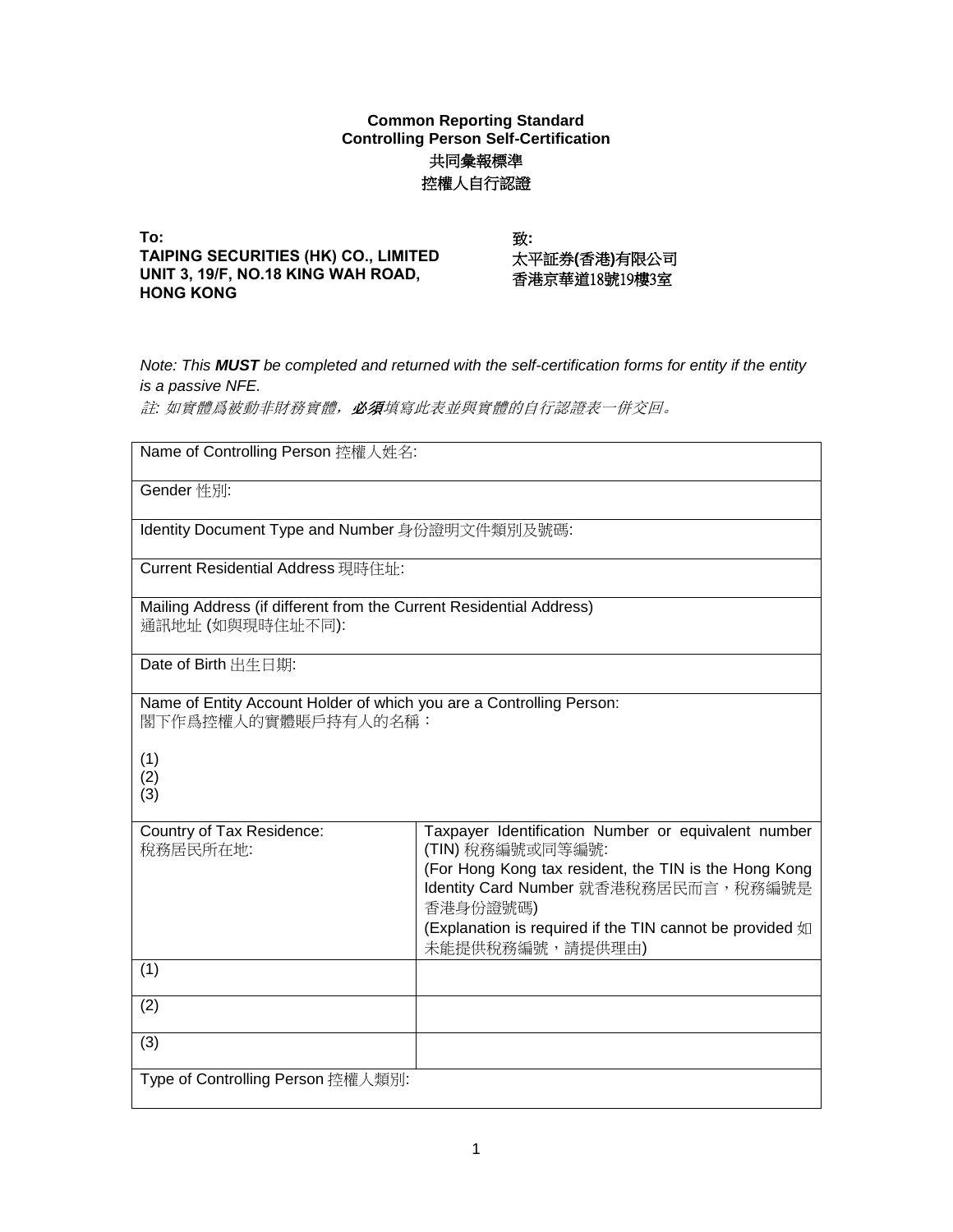|        | Controlling Person of a Legal Person 法人控權人                          |
|--------|---------------------------------------------------------------------|
| $\Box$ | Control by ownership 控制股權                                           |
|        | Control by other means 以其他途徑行使控制權                                   |
|        | Senior managing official 高級管理人員                                     |
|        | Controlling Person of a Trust 信託控權人                                 |
|        | Settlor 財産授予人                                                       |
| П      | Trustee 受託人                                                         |
|        | Protector 保護人                                                       |
|        | Beneficiary 受益人                                                     |
| ΙI     | Others 其他                                                           |
|        | Controlling Person of a Legal Arrangement (Non-Trust) 除信託以外的法律安排控權人 |
| $\Box$ | Settlor-equivalent 相類於財産授予人                                         |
| П      | Trustee-equivalent 相類於受託人                                           |
|        | Protector-equivalent 相類於保護人                                         |
|        | Beneficiary-equivalent 相類於受益人                                       |
| H      | Other-equivalent 相類於其他                                              |

- 1. I hereby confirm the information provided above is true, accurate and complete. 本人確認以上所提供的資料是真實、準確以及完整。
- 2. I understand that the information supplied by me is subject to Terms and Conditions for Securities Trading entered into by TAIPING SECURITIES (HK) CO., LIMITED ("**Taiping Securities**") and the Account Holder. 本人明白,本人提供的資料是受太平証券(香港)有限公司("**太平証券**")與賬戶持有人簽訂的 證券交易條款與細則所規範。
- 3. Subject to applicable local laws, I hereby consent for Taiping Securities to share the information contained in this form and information regarding the Account Holder and any Reportable Account(s) with domestic and overseas regulators or tax authorities where necessary for the purpose of automatic exchange of financial account information provided under the Inland Revenue Ordinance (Cap.112). 在不抵觸當地適用法律的情况下,本人同意太平証券可向國內及海外的監管機構或稅務機構 提供本表格所載資料和關於賬戶持有人及任何須申報賬戶的資料根據《稅務條例》(第 112 章) 作自動交換財務賬戶資料用途。
- 4. Where required by domestic or overseas regulators or tax authorities, I consent and agree that Taiping Securities may withhold from my account(s) such amounts as may be required according to applicable laws, regulations and directives. I hereby expressly, unconditionally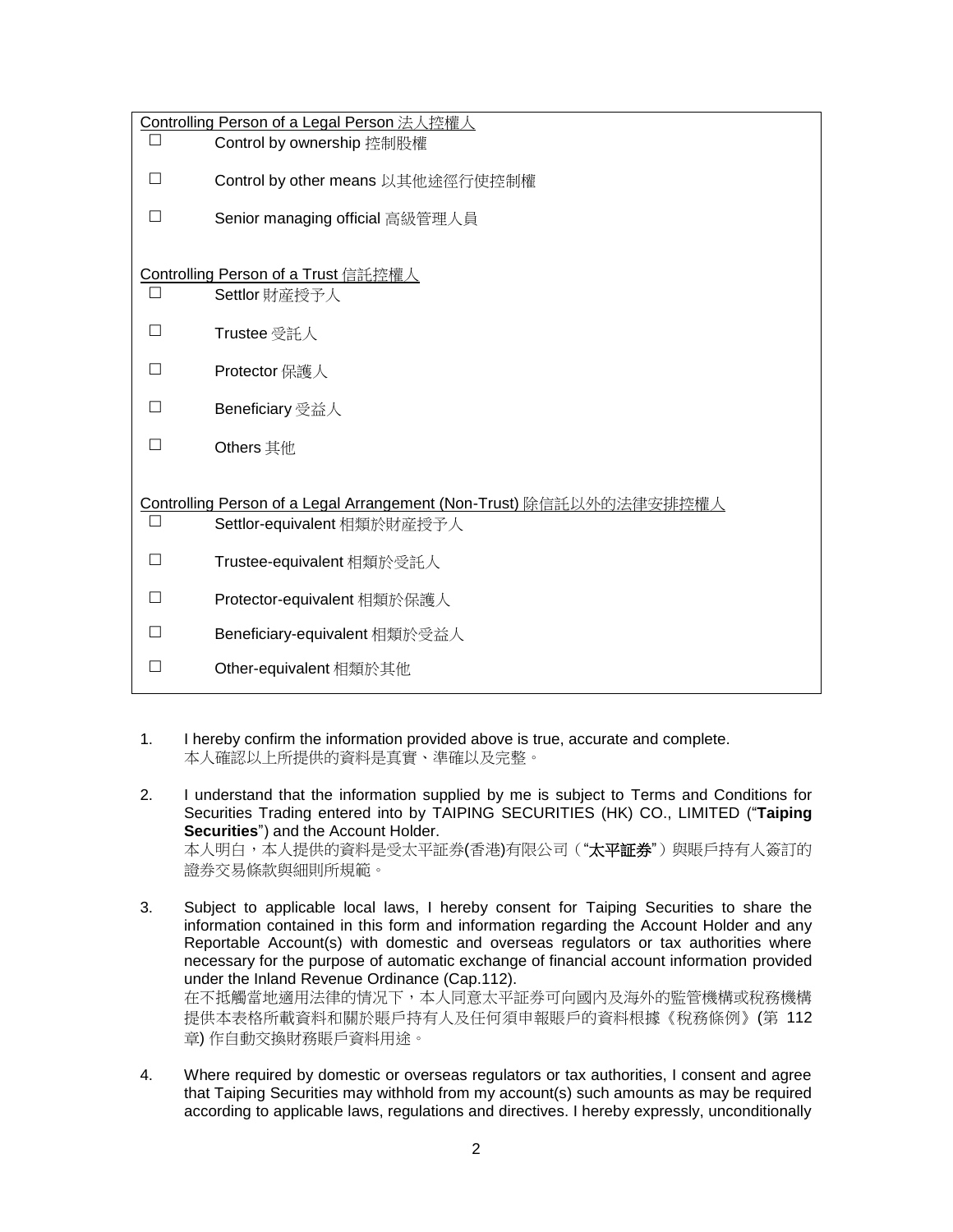and irrevocably waive any claim I may have against Taiping Securities in the event of loss and shall indemnify Taiping Securities for any liability in connection with such withholding by Taiping Securities as required by domestic or overseas regulators or tax authorities. 因應國內或海外的監管機構或稅務機構需要,本人准許並同意太平証券可按適用的法律、法 規和指令在本人賬戶中扣留相關所須的金額款項。 本人謹此明確地、無條件地及不可撤銷地 放棄本人因太平証券因應國內或海外的監管機構或稅務機構需要而在本人賬戶中扣留相關所 須的金額款項所發生的損失的索賠權利,及本人須賠償予太平証券因此而引起的法律責任。

5. I undertake to notify Taiping Securities within 30 calendar days if there is a change in any information which I have provided to Taiping Securities. I hereby understand and agree to provide Taiping Securities additional documentary evidence to validate my tax residency when potential change in circumstances is noted by Taiping Securities during the course of relationship.

本人保證本人提供的任何資料如有變更,本人會於三十日內通知太平証券。 本人明白並同意 當太平証券注意到與吾等之業務關係中出現潛在的環境變化,本人會向太平証券提供額外的 證明文件以證實本人的稅務居住所在地。

Signature of Controlling Person 控權人簽署:

Name of Controlling Person 控權人名稱:

Date 日期:

Account Number 賬戶編號:

(To be completed by Taiping Securities 由太平証券填寫)

Note 註:

(1) In the case of joint or multiple Controlling Persons, each individual is required to complete the form.

就聯合或多位控權人布官,每位控權人需各自填寫一份表格。

(2) If signing under a power of attorney, attach a certified copy of the power of attorney. 如果你是以授權人身分簽署這份表格,須來附該授權書的核證副本。

*WARNING: It is an offence under section 80(2E) of the Inland Revenue Ordinance if any person, in making a self-certification, makes a statement that is misleading, false or incorrect in a material particular AND knows, or is reckless as to whether, the statement is misleading, false or incorrect in a material particular. A person who commits the offence is liable on conviction to a fine at level 3 (i.e. \$10,000)* 

警告*:* 根據《稅務條例》第 *80(2E)*條,如任何人在作出自我證明時,在明知一項陳述在要項上屬具 誤導性、虛假或不正確,或罔顧一項陳述是否在要項上屬具誤導性、虛假或不正確下,作出該項陳 述,即屬犯罪。一經定罪,可處第 *3* 級(即*\$10,000*)罰款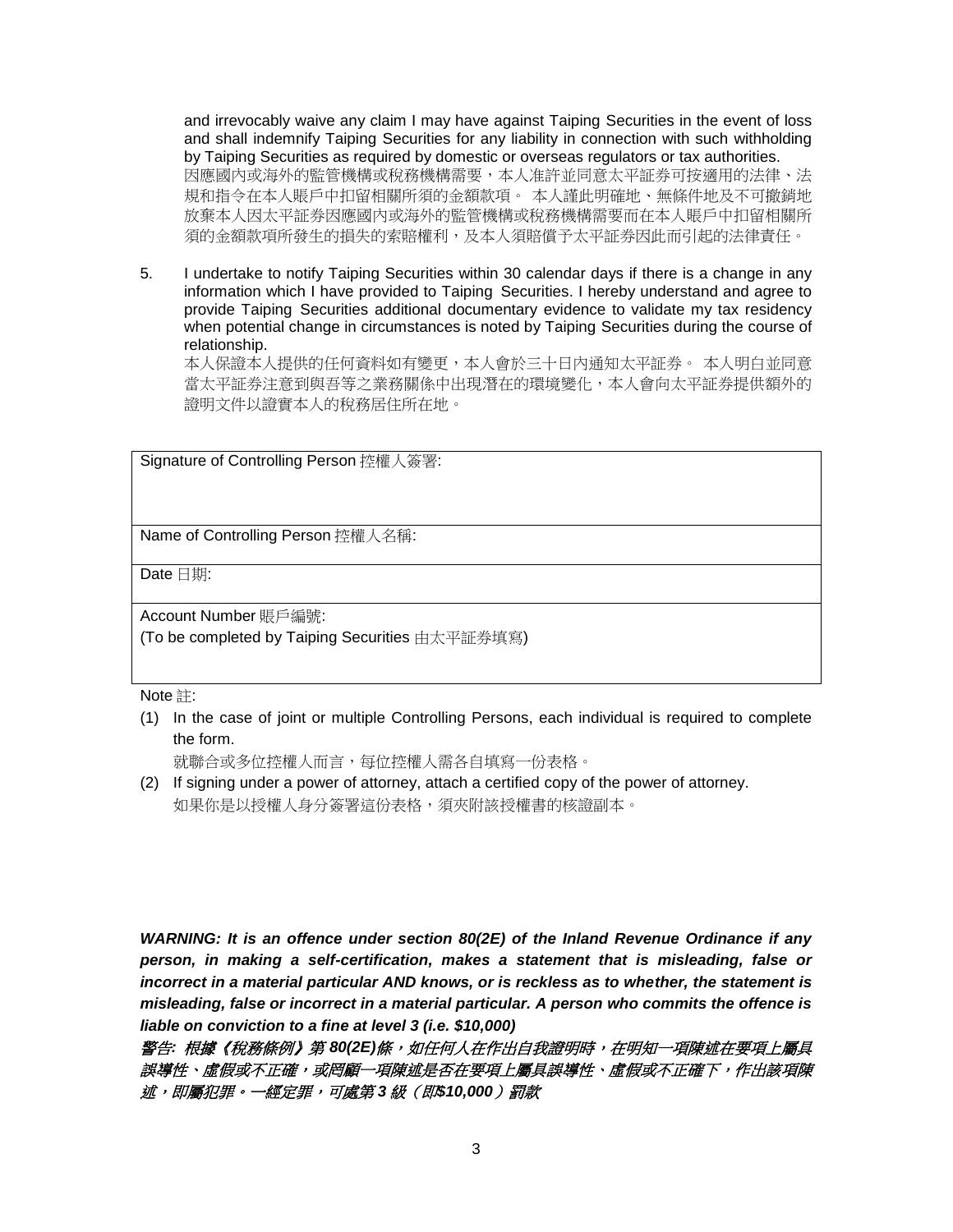## **Annex** 附錄 **– Definitions** 定義

| "Account Holder" | The person listed or identified as the holder of a financial account by the Financial    |  |  |
|------------------|------------------------------------------------------------------------------------------|--|--|
| 「賬戶持有人」          | Institution that maintains the account.                                                  |  |  |
|                  | 被維持該財務賬戶的財務機構列明爲或識辨爲賬戶的持有人的人士。                                                           |  |  |
|                  |                                                                                          |  |  |
| "Active NFE"     | An entity will be classified as Active NFE if it meets any of the following criteria:    |  |  |
| 「主動非財務實體」        | 如符合任何以下準則,實體會被分類爲主動非財務實體:                                                                |  |  |
|                  | (a)<br>less than 50% of the NFE's gross income for the preceding calendar year or        |  |  |
|                  | other appropriate reporting period is passive income and less than 50% of                |  |  |
|                  | the assets held by the NFE during the preceding calendar year or other                   |  |  |
|                  | appropriate reporting period are assets that produce or are held for the                 |  |  |
|                  | production of passive income;                                                            |  |  |
|                  | 在該年的對上一個公曆年或其他適當申報期,該非財務實體的總收入中少於                                                        |  |  |
|                  | 50%屬被動收入;及在該公曆年或其他適當申報期內,該非財務實體持有的                                                       |  |  |
|                  | 資産中,少於 50%屬産生被動收入的資産,或屬爲産生被動收入而持有的資                                                      |  |  |
|                  | 産;                                                                                       |  |  |
|                  | (b)<br>the stock of the NFE is regularly traded on an established securities market      |  |  |
|                  | or the NFE is a Related Entity of an Entity the stock of which is regularly              |  |  |
|                  | traded on an established securities market;                                              |  |  |
|                  | 該非財務實體的股票或該非財務實體的有關連實體股票,在某具規模證券市                                                        |  |  |
|                  | 場中,被經常進行買賣;                                                                              |  |  |
|                  | (c)<br>the NFE is a governmental Entity, an international organization, a central        |  |  |
|                  | bank, or an Entity wholly owned by one or more of the foregoing;                         |  |  |
|                  | 該非財務實體屬政府實體、國際組織、中央銀行或由一個或多於一個前述的                                                        |  |  |
|                  | 實體全權擁有的實體;                                                                               |  |  |
|                  | (d)<br>substantially all of the activities of the NFE consist of holding (in whole or in |  |  |
|                  | part) the outstanding stock of, or providing financing and services to, one or           |  |  |
|                  | more subsidiaries that engage in trades or businesses other than the                     |  |  |
|                  | business of a Financial Institution, except that an Entity does not qualify for          |  |  |
|                  | this status if the Entity functions (or holds itself out) as an investment fund,         |  |  |
|                  | such as a private equity fund, venture capital fund, leveraged buyout fund,              |  |  |
|                  | or any investment vehicle whose purpose is to acquire or fund companies                  |  |  |
|                  | and then hold interests in those companies as capital assets for investment              |  |  |
|                  | purposes;                                                                                |  |  |
|                  | 該非財務實體的活動中,相當大部分是以下活動:持有一間或多於一間從事                                                        |  |  |
|                  | 財務機構業務以外的交易或業務的附屬公司的全部或部分已發行股份,或向                                                        |  |  |
|                  | 該等附屬公司提供資金及服務。但不包括以下情况:該實體以投資基金形式                                                        |  |  |
|                  | 運作,或顯示本身是投資基金,例如私人股權基金、創業資本基金、杠杆式                                                        |  |  |
|                  | 收購基金,或以下述活動爲目標的投資工具:購買或資助任何公司,然後爲                                                        |  |  |
|                  | 投資目的,持有該等公司的權益作爲資本資産;                                                                    |  |  |
|                  | (e)<br>the NFE is not yet operating a business and has no prior operating history,       |  |  |
|                  | (a "start-up NFE") but is investing capital into assets with the intent to               |  |  |
|                  | operate a business other than that of a Financial Institution, provided that             |  |  |
|                  | the NFE does not qualify for this exception after the date that is 24 months             |  |  |
|                  | after the date of the initial organization of the NFE;                                   |  |  |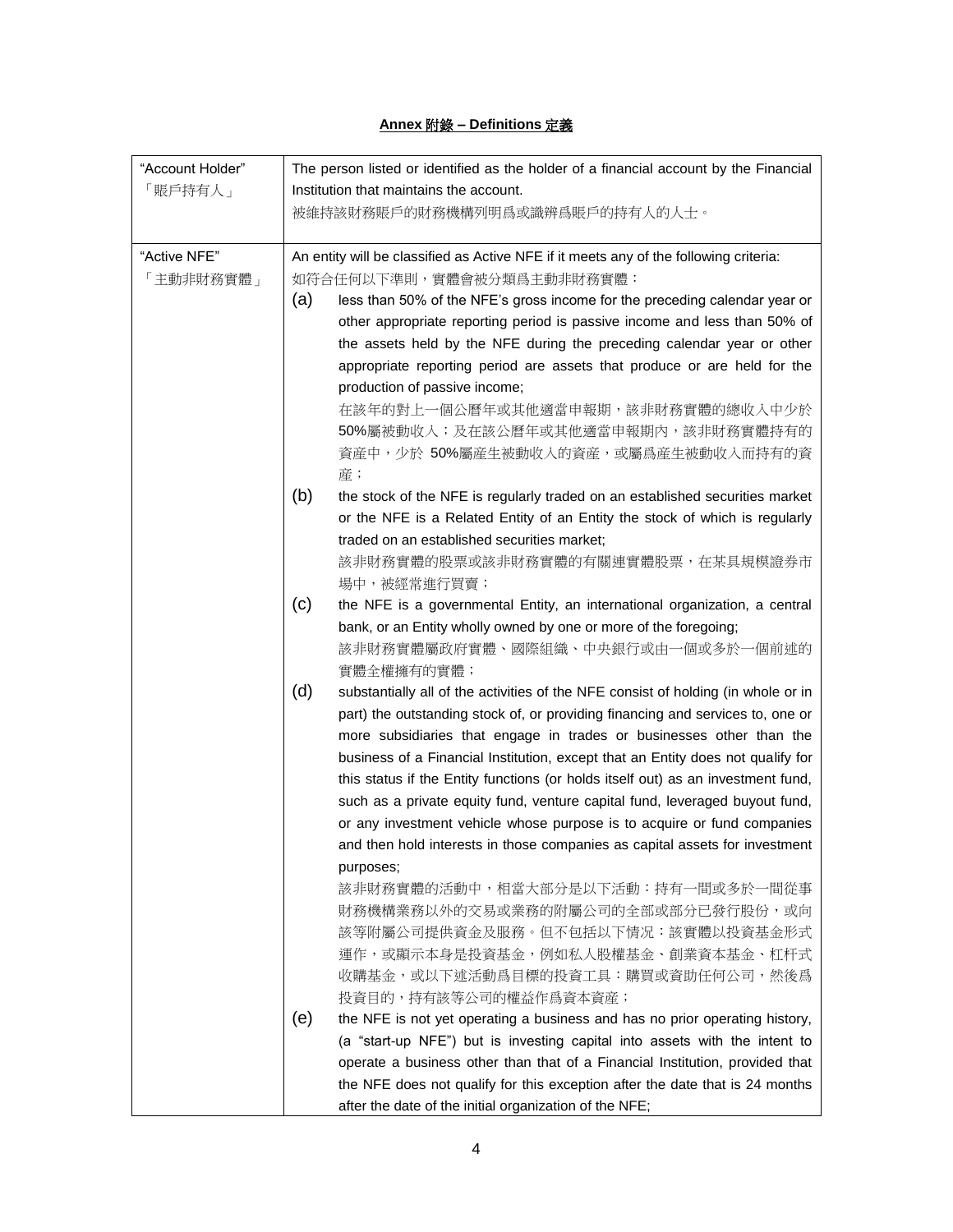|     | 該非財務實體(「新成立的非財務實體」)尚未經營業務,亦沒有在過往經營業                                                                                                      |
|-----|------------------------------------------------------------------------------------------------------------------------------------------|
|     | 務,及正出於經營財務機構業務以外的業務的意圖,而將資金投資於資産。                                                                                                        |
|     | 但不包括組成已超過24個月的非財務實體;                                                                                                                     |
| (f) | the NFE was not a Financial Institution in the past five years, and is in the                                                            |
|     | process of liquidating its assets or is reorganizing with the intent to continue                                                         |
|     | or recommence operations in a business other than that of a Financial                                                                    |
|     | Institution;                                                                                                                             |
|     | 該非財務實體在過往 5 年内並非財務機構,並且正對其資産進行清盤;或出                                                                                                      |
|     | 於繼續或重新展開經營財務機構業務以外的業務的意圖,而進行重組;                                                                                                          |
| (g) | the NFE primarily engages in financing and hedging transactions with, or                                                                 |
|     | for, Related Entities that are not Financial Institutions, and does not provide                                                          |
|     | financing or hedging services to any Entity that is not a Related Entity,                                                                |
|     | provided that the group of any such Related Entities is primarily engaged in                                                             |
|     | a business other than that of a Financial Institution; or                                                                                |
|     | 該非財務實體主要從事與該實體的屬並非財務機構的有關連實體進行融資及                                                                                                        |
|     | 對沖交易,或爲該等有關連實體進行融資及對沖交易;但並沒有向並非其有                                                                                                        |
|     | 關連實體的任何實體,提供融資或對沖服務。而其有關連實體所屬的集團,                                                                                                        |
|     | 主要從事財務機構業務以外的業務;或                                                                                                                        |
| (h) | the NFE meets all of the following requirements (a "non-profit NFE"):                                                                    |
|     | 該非財務實體符合以下所有要求(「非牟利的非財務實體」):                                                                                                             |
|     | (i)<br>it is established and operated in its jurisdiction of residence                                                                   |
|     | exclusively for religious, charitable, scientific, artistic, cultural,                                                                   |
|     | athletic, or educational purposes; or it is established and operated in                                                                  |
|     | its jurisdiction of residence and it is a professional organization,                                                                     |
|     | business league, chamber of commerce, labour organization,                                                                               |
|     |                                                                                                                                          |
|     | agricultural or horticultural organization, civic league or an<br>organization operated exclusively for the promotion of social welfare; |
|     |                                                                                                                                          |
|     | 該非財務實體在其居留司法管轄區成立和營運是純粹爲了宗教、慈                                                                                                            |
|     | 善、科學、藝術、文化、體育或教育的目的;或該非財務實體在其居                                                                                                           |
|     | 留司法管轄區成立和營運,並且是專業組織、商業協會、總商會、勞                                                                                                           |
|     | 工組織、農業或園藝組織、文化協會,或純粹爲了促進社會福利而營                                                                                                           |
|     | 運的組織;                                                                                                                                    |
|     | (ii)<br>it is exempt from income tax in its jurisdiction of residence;                                                                   |
|     | 該非財務實體在其居留司法管轄區獲豁免,而無須繳付入息稅;                                                                                                             |
|     | (iii)<br>it has no shareholders or members who have a proprietary or                                                                     |
|     | beneficial interest in its income or assets;                                                                                             |
|     | 該非財務實體並沒有任何符合以下說明的股東或成員:對該實體的收                                                                                                           |
|     | 入或資産, 擁有所有權權益或實益權益;                                                                                                                      |
|     | the applicable laws of the NFE's jurisdiction of residence or the<br>(iv)                                                                |
|     | NFE's formation documents do not permit any income or assets of                                                                          |
|     | the NFE to be distributed to, or applied for the benefit of, a private                                                                   |
|     | person or non-charitable Entity other than pursuant to the conduct of                                                                    |
|     | the NFE's charitable activities, or as payment of reasonable                                                                             |
|     | compensation for services rendered, or as payment representing the                                                                       |
|     | fair market value of property which the NFE has purchased; and                                                                           |
|     | 該非財務實體的居留司法管轄區的適用法律,或該實體的成立文件,                                                                                                           |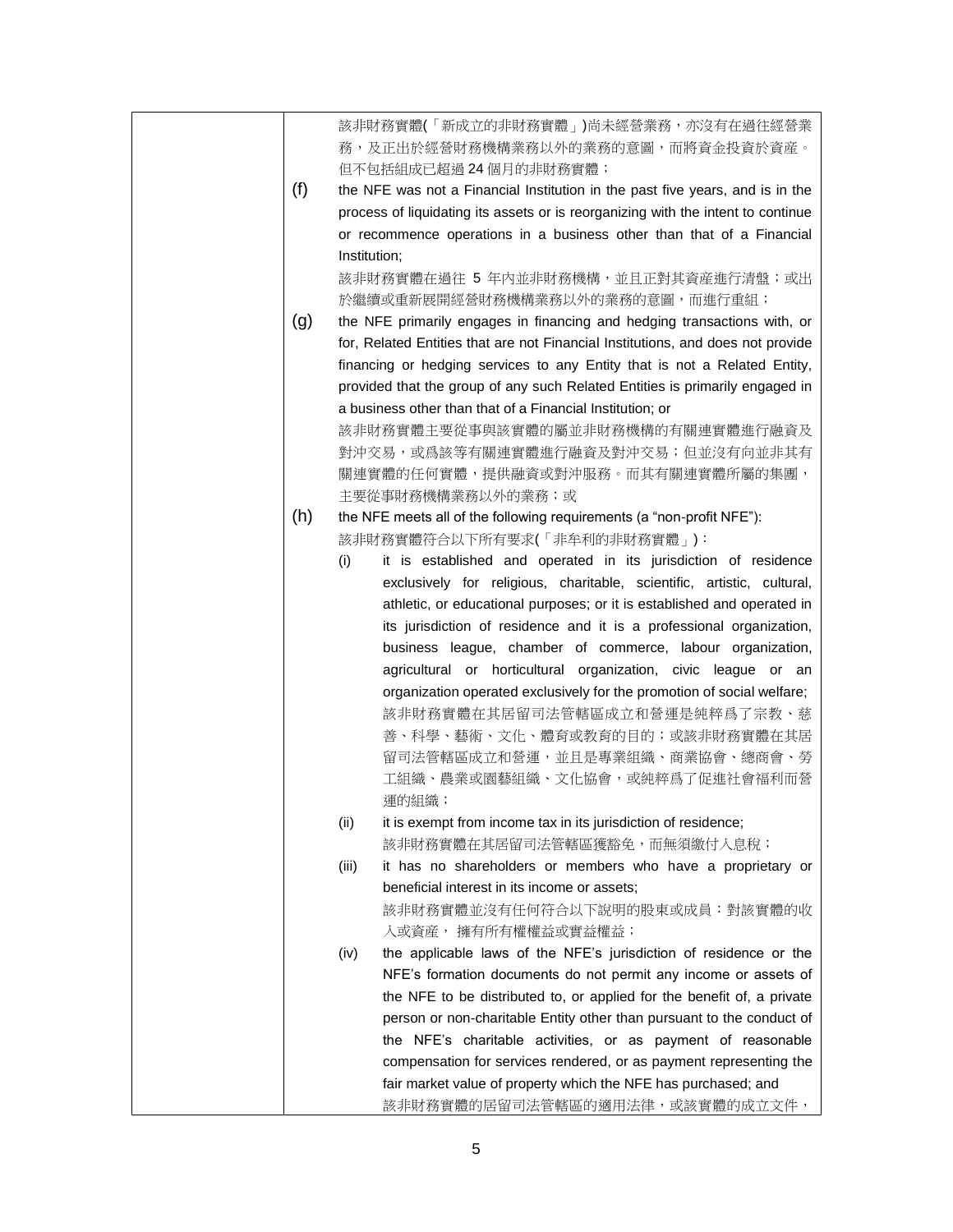|                                     | 並不准許該實體的任何收入或資産,分配予私人或非慈善實體,或爲<br>私人或非慈善實體的利益而運用該收入或資産,除非該項分配或運用<br>是依據該實體所進行的慈善活動而作出的;或作爲支付已提供的服務<br>的合理補償的;或作爲該實體以公平市值購買任何物業的付款的;及<br>the applicable laws of the NFE's jurisdiction of residence or the<br>(v)<br>NFE's formation documents require that, upon the NFE's liquidation<br>or dissolution, all of its assets be distributed to a governmental entity<br>or other non-profit organization, or escheat to the government of the<br>NFE's jurisdiction of residence or any political subdivision.<br>該非財務實體的居留司法管轄區的適用法律(或該非財務實體的成立文<br>件) 規定,該非財務實體一旦清盤或解散,其所有資産均須分配予某政<br>府實體或其他非牟利組織,或須交還予該居留司法管轄區的政府,或<br>該政府的政治分部。                                                                                                                                                                                                                                                                                                             |
|-------------------------------------|-------------------------------------------------------------------------------------------------------------------------------------------------------------------------------------------------------------------------------------------------------------------------------------------------------------------------------------------------------------------------------------------------------------------------------------------------------------------------------------------------------------------------------------------------------------------------------------------------------------------------------------------------------------------------------------------------------------------------------------------------------------------------------------------------------------------------------------------------------------------------------------------------------------------------------------------------|
| "Cash value                         | An insurance contract, other than an indemnity reinsurance contract between 2                                                                                                                                                                                                                                                                                                                                                                                                                                                                                                                                                                                                                                                                                                                                                                                                                                                                   |
| insurance contracts"<br>「現金值保險合約」   | insurance companies that has a cash value.<br>具有現金值的保險合約(兩間保險公司之間的彌償再保險合約除外)                                                                                                                                                                                                                                                                                                                                                                                                                                                                                                                                                                                                                                                                                                                                                                                                                                                                    |
|                                     |                                                                                                                                                                                                                                                                                                                                                                                                                                                                                                                                                                                                                                                                                                                                                                                                                                                                                                                                                 |
| "Control"<br>「控權」                   | "Control" over an Entity is generally exercised by the natural person(s) who<br>ultimately has a controlling ownership interest (typically on the basis of a certain<br>percentage (e.g. 25%)) in the Entity. Where no natural person(s) exercises control<br>through ownership interests, the Controlling Person(s) of the Entity will be the<br>natural person(s) who exercises control of the Entity through other means. Where<br>no natural person(s) is/are identified as exercising control of the Entity through<br>ownership interests, the Controlling Person of the Entity is deemed to be the natural<br>person who holds the position of senior managing official or exercises ultimate<br>control over the management of the Entity.<br>自然人對某實體的「控權」,通常透過其在實體的控制擁有權權益(典型地會按某個<br>百分比(例如 25%)為基準)行使。如沒有自然人透過擁有權權益行使控制,該實體的<br>控權人將會是透過其他方式對該實體行使控制的自然人;如沒有自然人識辨爲透過擁<br>有權權益對某實體行使控制,該實體的控權人將會設定爲處於高級行政人員位置或對<br>該實體的管理行使最終控制權的自然人。 |
| "Controlling<br>Person(s)"<br>「控權人」 | Natural person(s) who exercise control over an Entity.<br>對該實體行使控制權的自然人。<br>In the case of a trust, the Controlling Person(s) are the settlor(s), the trustee(s), the<br>protector(s) (if any), the beneficiary(ies) or class(es) of beneficiaries, or any other<br>natural person(s) exercising ultimate effective control over the trust (including<br>through a chain of control or ownership). The settlor(s), the trustee(s), the<br>protector(s) (if any), and the beneficiary(ies) or class(es) of beneficiaries, must<br>always be treated as Controlling Persons of a trust, regardless of whether or not<br>any of them exercises control over the activities of the trust.<br>就信託而言,「控權人」指屬該信託的財産授予人、受託人、保護人(如有的話)、受<br>益人或某類別受益人的成員的個人;或任何自然人對該信託的管理行使最終控制權<br>(包括透過一連串的控制或擁有權)。財産授予人、受託人、保護人(如有的話)、受益                                                                                                                              |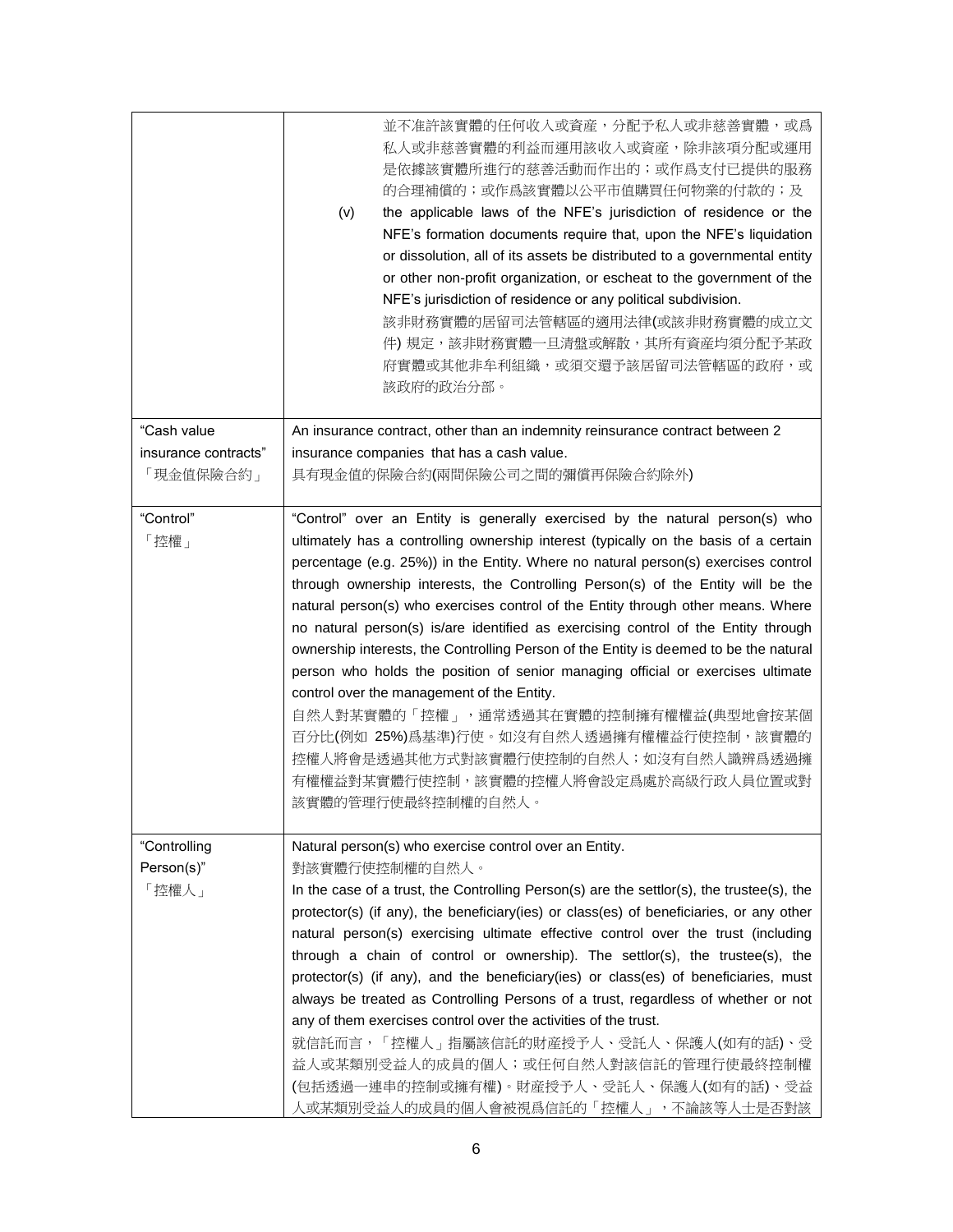|                                       | 信託的活動行使控制權。<br>Where the settlor, trustee, protector or beneficiary of a trust are themselves Entities,<br>the Controlling Persons of the settlor, trustee, protector or beneficiary must be<br>treated as Controlling Persons of the trust.<br>如財産授予人、受託人、保護人或受益人爲實體,財産授予人、受託人、保護人或受<br>益人的「控權人」會被視爲信託的「控權人」。<br>In the case of a legal arrangement other than a trust, "Controlling Person(s)" means<br>persons in equivalent or similar positions to those of a trust.<br>就並非信託的法律安排,「控權人」指相等於或處於一個相類於信託的人士。                                                                                                                                                                                                                                                  |
|---------------------------------------|------------------------------------------------------------------------------------------------------------------------------------------------------------------------------------------------------------------------------------------------------------------------------------------------------------------------------------------------------------------------------------------------------------------------------------------------------------------------------------------------------------------------------------------------------------------------------------------------------------------------------------------------------------------------------------------------------------------------------------------------------------------|
| "Custodial Institution"<br>「託管機構」     | Any Entity that holds, as a substantial portion of its business, financial assets for the<br>account of others. The Entity's gross income attributable to the holding of financial<br>assets and related financial services equals or exceeds 20% of the Entity's gross<br>income during the shorter of: (i) the three-year period that ends on 31 December (or<br>the final day of a non-calendar year accounting period) prior to the year in which the<br>determination is being made; or (ii) the period during which the Entity has been in<br>existence.<br>該實體爲他人的賬戶持有財務資産,而如此持有該等財務資産,在其業務中占相當大<br>部分。該實體可歸因於持有財務資産及相關的財務服務的總收入,相等於或超過該實<br>體在以下期間(兩者中以較短者爲准)的總收入的20%: (i) 在斷定某實體是否託管機構<br>的年份之前的、截至 12 月 31 日(或非公曆年會計期的最後一日)爲止的 3 年期間;(ii)<br>該實體存在的期間。 |
| "Depository<br>Institution"<br>「存款機構」 | An authorized institution as defined by section 2(1) of the Banking Ordinance (Cap.<br>155) or any Entity that accepts deposits in the ordinary course of a banking or<br>similar business.<br>《銀行業條例》 ( 第 155 章) 第 2(1) 條所界定的認可機構;或在銀行業務或相類業務<br>的通常運作中接受存款的實體。                                                                                                                                                                                                                                                                                                                                                                                                                                                                                                 |
| "Entity"<br>「實體」                      | A legal person or a legal arrangement, such as a corporation, organization,<br>partnership, trust or foundation. This term covers any person other than an<br>individual (i.e. a natural person).<br>法人或法律安排,例如:法團、組織、合夥、信託或基金會。該詞涵蓋並非個人(即<br>自然人)的人士。                                                                                                                                                                                                                                                                                                                                                                                                                                                                                                           |
| "Financial Institution"<br>「財務機構」     | A "Custodial Institution", a "Depository Institution", an "Investment Entity", or a<br>"Specified Insurance Company".<br>「託管機構」、「存款機構」、「投資實體」或「指明保險公司」。                                                                                                                                                                                                                                                                                                                                                                                                                                                                                                                                                                                                          |
| "Investment Entity"<br>「投資實體」         | Any one of the following:<br>以下任何一項:<br>a corporation licensed under the Securities and Futures Ordinance (Cap.<br>(a)<br>571) to carry out one or more of the following regulated activities:<br>根據《證券及期貨條例》 (第571章) 獲發牌進行一項或多於一項以下受規管<br>活動的法團<br>(i)<br>dealing in securities;                                                                                                                                                                                                                                                                                                                                                                                                                                                                                |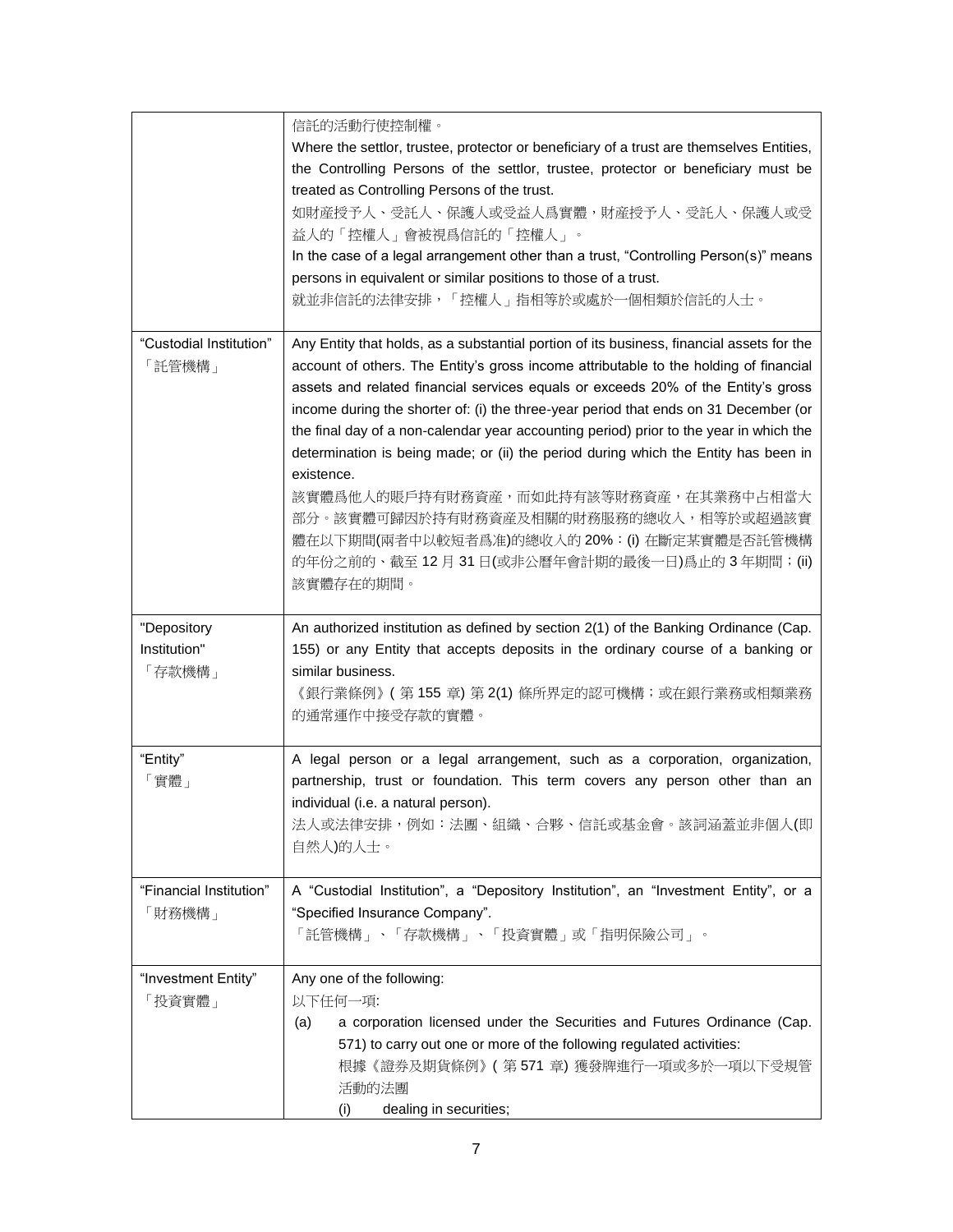|       | 證券交易;                                                                            |
|-------|----------------------------------------------------------------------------------|
| (ii)  | trading in futures contracts;                                                    |
|       | 期貨合約買賣;                                                                          |
| (iii) | leveraged foreign exchange trading;                                              |
|       | 杠杆式外匯交易;                                                                         |
| (iv)  | asset management;                                                                |
|       | 資産管理;                                                                            |
| (b)   | an institution registered under the Securities and Futures Ordinance (Cap.       |
|       | 571) to carry out one or more of the following regulated activities:             |
|       | 根據《證券及期貨條例》(第571章)獲註冊進行一項或多於一項以下受規管                                              |
|       | 活動的機構                                                                            |
| (i)   | dealing in securities;                                                           |
|       | 證券交易;                                                                            |
| (ii)  | trading in futures contracts;                                                    |
|       | 期貨合約買賣;                                                                          |
| (iii) | asset management;                                                                |
|       | 資産管理;                                                                            |
| (c)   | a collective investment scheme authorized under the Securities and Futures       |
|       | Ordinance (Cap. 571);                                                            |
|       | 根據《證券及期貨條例》(第571章)獲認可的集體投資計劃;                                                    |
| (d)   | an Entity that primarily conducts as a business one or more of the following     |
|       | activities or operations for or on behalf of a customer:                         |
|       | 符合以下說明的實體:主要爲或代表其客戶從事一項或多於一項以下活動,                                                |
|       | 或主要爲或代表其客戶運作一項或多於一項以下項目,作爲業務:                                                    |
| (i)   | trading in money market instruments (cheques, bills, certificates of             |
|       | deposit, derivatives, etc.); foreign exchange; exchange, interest rate           |
|       | and index instruments; transferable securities; or commodity futures             |
|       | trading;                                                                         |
|       | 買賣貨幣市場工具(如支票、匯票、存款證及衍生工具等)、外匯、兌                                                  |
|       | 換、息率及指數工具、可轉讓證券及商品期貨;                                                            |
| (ii)  | individual and collective portfolio management; or                               |
|       | 個人及集體投資組合管理;                                                                     |
| (iii) | otherwise investing, administering, or managing Financial Assets or              |
|       | money on behalf of other entity or individual. Such activities or                |
|       | operations do not include rendering non-binding investment advice to             |
|       | a customer.                                                                      |
|       | 以其他方式,代其他實體或個人投資、處理或管理財務資産或金錢。                                                   |
|       | 該等活動或運作並不包括向客戶提供非約束性投資諮詢。                                                        |
| (e)   | the second type of "Investment Entity" ("Investment Entity managed by            |
|       | another Financial Institution") is any Entity the gross income of which is       |
|       | primarily attributable to investing, reinvesting, or trading in financial assets |
|       | where the Entity is managed by another Entity that is a Depository               |
|       | Institution, a Custodial Institution, a Specified Insurance Company, or an       |
|       | Investment Entity described in (a), (b), (c) or (d) above.                       |
|       | 另一類投資實體(由另一財務機構管理的投資實體)是指其總收入主要可歸因於                                              |
|       | 財務資産的投資、再投資或買賣並由另一存款機構、託管機構、指明保險公                                                |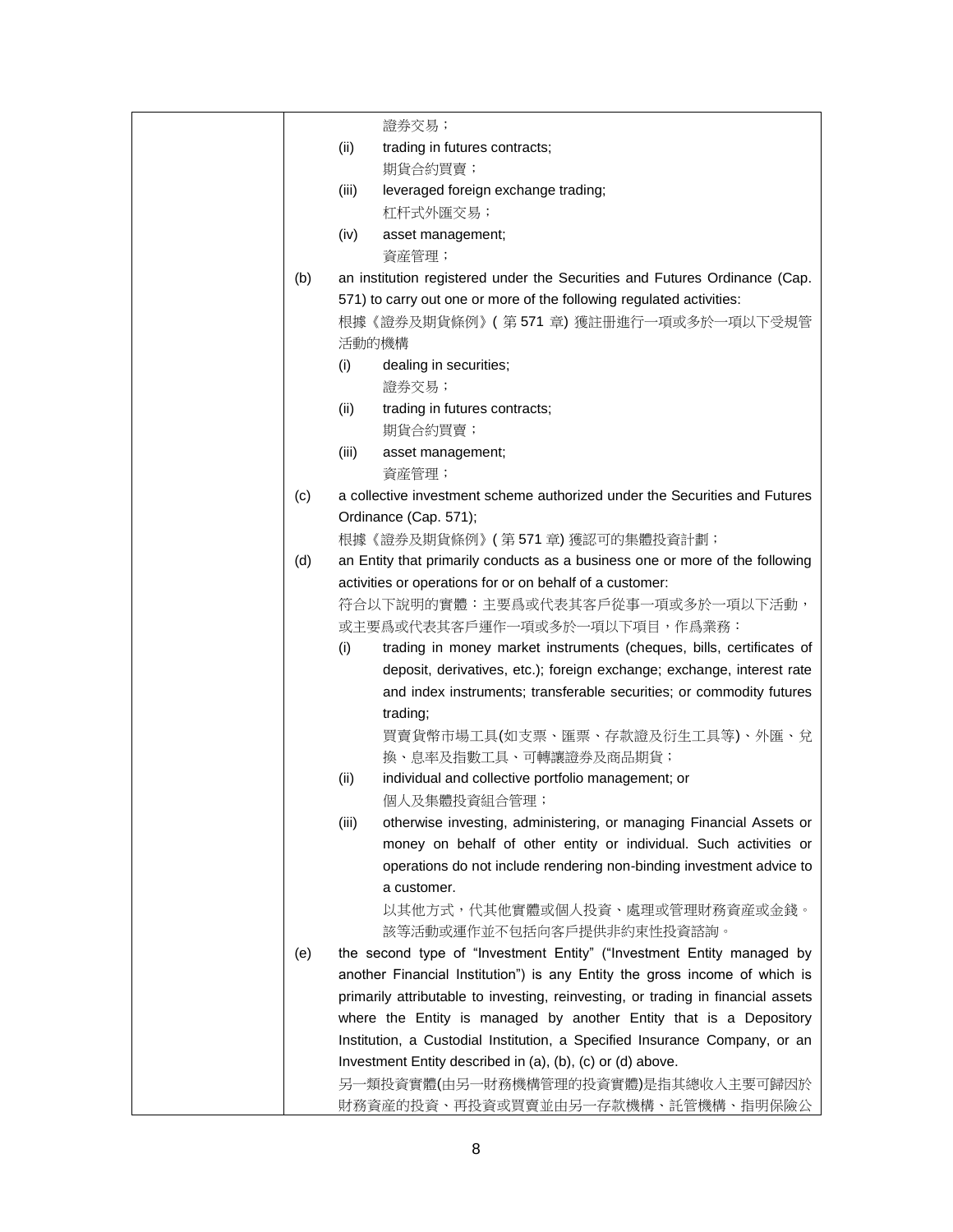|                  | 司或屬上述(a)、(b)、(c)及(d)項所述的投資實體管理的實體。                                                     |
|------------------|----------------------------------------------------------------------------------------|
| "Participating   | A territory outside Hong Kong that is specified in Part 2 of Schedule 17E of the       |
| Jurisdiction"    | Inland Revenue Ordinance (Cap.112).                                                    |
| 「參與稅務管轄區」        | 税務條例(第112章)附表17E 第2部所指明的、在香港以外的地區。                                                     |
| "passive income" | The portion of gross income that consists of-                                          |
| 「被動收入」           | 總收入中由以下項目組成的部分–                                                                        |
|                  | (a) dividend;                                                                          |
|                  | (a) 股息;                                                                                |
|                  | (b) interest;                                                                          |
|                  | (b) 利息;                                                                                |
|                  | (c) income equivalent to interest;                                                     |
|                  | (c) 相等於利息的收入;                                                                          |
|                  | (d) rent and royalties (other than rents and royalties derived from the active conduct |
|                  | of a business undertaken, at least in part, by the employees of an NFE);               |
|                  | (d) 租金及特許權使用費(但非財務實體的僱員積極經營業務(至少積極經營部分業務)<br>所得的租金及特許權使用費除外);                          |
|                  | (e) annuities;                                                                         |
|                  | (e) 年金;                                                                                |
|                  | (f) the excess of gains over losses from the sale or exchange of financial assets that |
|                  | gives rise to the passive income mentioned in any of paragraphs (a), (b), (c), (d)     |
|                  | and $(e)$ ;                                                                            |
|                  | (f) 買賣或交換產生(a)、(b)、(c)、(d)及(e)段中任何一段所述的被動收入的財務資產<br>所得的盈利,減去虧損所得之數;                    |
|                  | (g) the excess of gains over losses from transactions (including futures, forwards,    |
|                  | options and similar transactions) in any financial assets;                             |
|                  | (g) 從任何財務資產的交易(包括期貨、遠期、期權及相類交易)所得的盈利,減去虧<br>損所得之數;                                     |
|                  | (h) the excess of foreign currency gains over foreign currency losses;                 |
|                  | (h) 外匯盈利減去外匯虧損所得之數;                                                                    |
|                  | (i) net income from swaps; or                                                          |
|                  | (i) 從掉期所得的淨收入;或                                                                        |
|                  | (j) amounts received under Cash value insurance contracts.                             |
|                  | (j) 根據現金值保險合約而收取的款項。                                                                   |
| "Passive NFE"    | (i) NFE that is not an Active NFE; and (ii) Investment Entity located in a Non-        |
| 「被動非財務實體」        | Participating Jurisdiction and managed by another Financial Institution.               |
|                  | 任何:(i) 不屬主動非財務實體的非財務實體;及(ii) 位於非參與稅務管轄區並由另一                                            |
|                  | 財務機構管理的投資實體。                                                                           |
| "Related Entity" | An Entity is a "Related Entity" of another Entity if either Entity controls the other  |
| 「有關連實體」          | Entity, or the two Entities are under common control. For this purpose control         |
|                  | includes direct or indirect ownership of more than 50% of the vote and value in an     |
|                  | Entity.                                                                                |
|                  | 若某實體控制另一實體,或兩個實體共同受同一人控制,則該實體是另一實體的「有                                                  |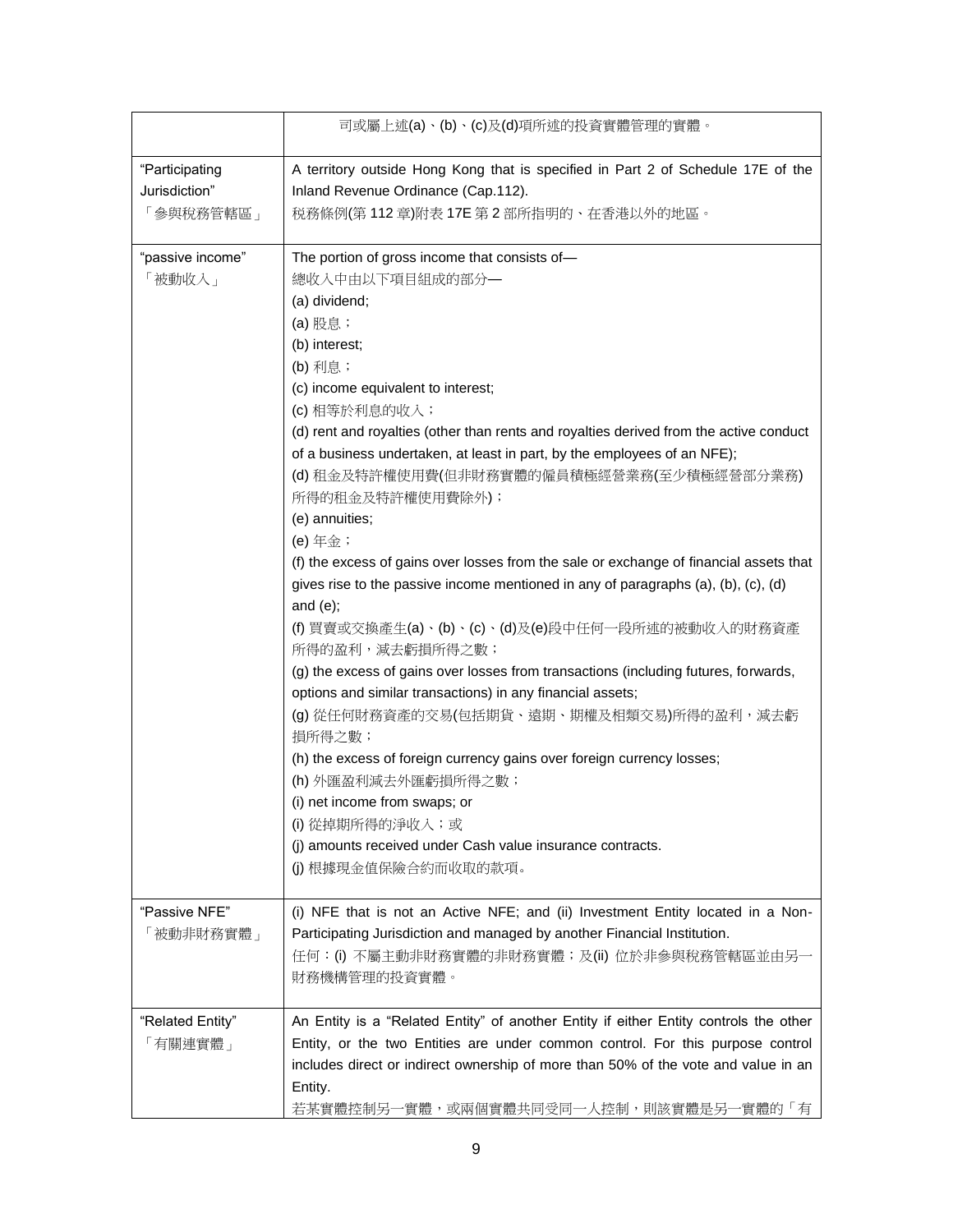|                                                                 | 關連實體」。就此而言,控制可透過直接或間接持有某實體超過 50%的表决權或股<br>份的價值。                                                                                                                                                                                                                                                                                                                                                                                                                                                                                                                                                                                                                                                                                       |
|-----------------------------------------------------------------|---------------------------------------------------------------------------------------------------------------------------------------------------------------------------------------------------------------------------------------------------------------------------------------------------------------------------------------------------------------------------------------------------------------------------------------------------------------------------------------------------------------------------------------------------------------------------------------------------------------------------------------------------------------------------------------------------------------------------------------|
| "Reportable Account"<br>「須申報賬戶」                                 | A financial account that has been identified as such under the due diligence<br>requirements in Schedule 17D of the Inland Revenue Ordinance (Cap. 112) and is<br>held by at least one Reportable Person; or a passive NFE with at least one<br>controlling person being a reportable person.<br>已根據稅務條例(第 112 章)附表 17D 的盡職審查規定,被識辨爲須申報賬戶;及由至<br>少一名申報對象持有;或有至少一名控權人是申報對象的被動非財務實體持有的財務<br>賬戶。                                                                                                                                                                                                                                                                                                                                         |
| "Reportable<br>Jurisdiction"<br>「須申報稅務管轄<br>區」                  | A territory outside Hong Kong that is specified in Column 1 of Part 1 of Schedule<br>17E of the Inland Revenue Ordinance (Cap. 112).<br>稅務條例(第112章)附表 17E 第1部第1欄所指明的、在香港以外的地區。                                                                                                                                                                                                                                                                                                                                                                                                                                                                                                                                                        |
| "Reportable Person"<br>「申報對象」                                   | An individual or entity that is a resident for tax purposes of a reportable jurisdiction;<br>or an estate of a decedent who was a resident for tax purposes of a reportable<br>jurisdiction; but does not include:<br>屬某申報稅務管轄區的稅務居民的個人或實體;或 一名已去世的人的遺産,而該人<br>在生前,屬某申報稅務管轄區的稅務居民;但不包括:<br>(a)<br>a corporation the stock of which is regularly traded on an established<br>securities markets;<br>本身的股票在具規模證券市場中被經常買賣的法團;<br>(b)<br>a corporation that is a related entity of a corporation mentioned in<br>subparagraph (a);<br>屬第(a)節所述法團的有關連實體的法團;<br>(c)<br>a governmental entity;<br>政府實體;<br>(d)<br>an international organization;<br>國際組織;<br>(e)<br>a central bank; or<br>中央銀行;或<br>(f)<br>a financial institution.<br>財務機構。 |
| "Specified<br>Insurance<br>Company"<br>「指明保險公司」                 | Any Entity that is an insurance company (or the holding company of an insurance<br>company) that issues, or is obligated to make payments with respect to, a Cash<br>Value Insurance Contract or an Annuity Contract.<br>任何屬保險公司的實體,或屬某保險公司的控權公司的實體,而該實體發出現金值保<br>險合約或年金合約,或有責任就現金值保險合約或年金合約付款。                                                                                                                                                                                                                                                                                                                                                                                                                                       |
| "TIN"<br>(including<br>"functional<br>equivalent")<br>税務編號」(包括具 | Taxpayer Identification Number or a functional equivalent in the absence of a TIN. A<br>TIN is a unique combination of letters or numbers assigned by a jurisdiction to an<br>individual or an Entity and used to identify the individual or Entity for the purposes of<br>administering the tax laws of such jurisdiction. Further details of acceptable TINs                                                                                                                                                                                                                                                                                                                                                                        |